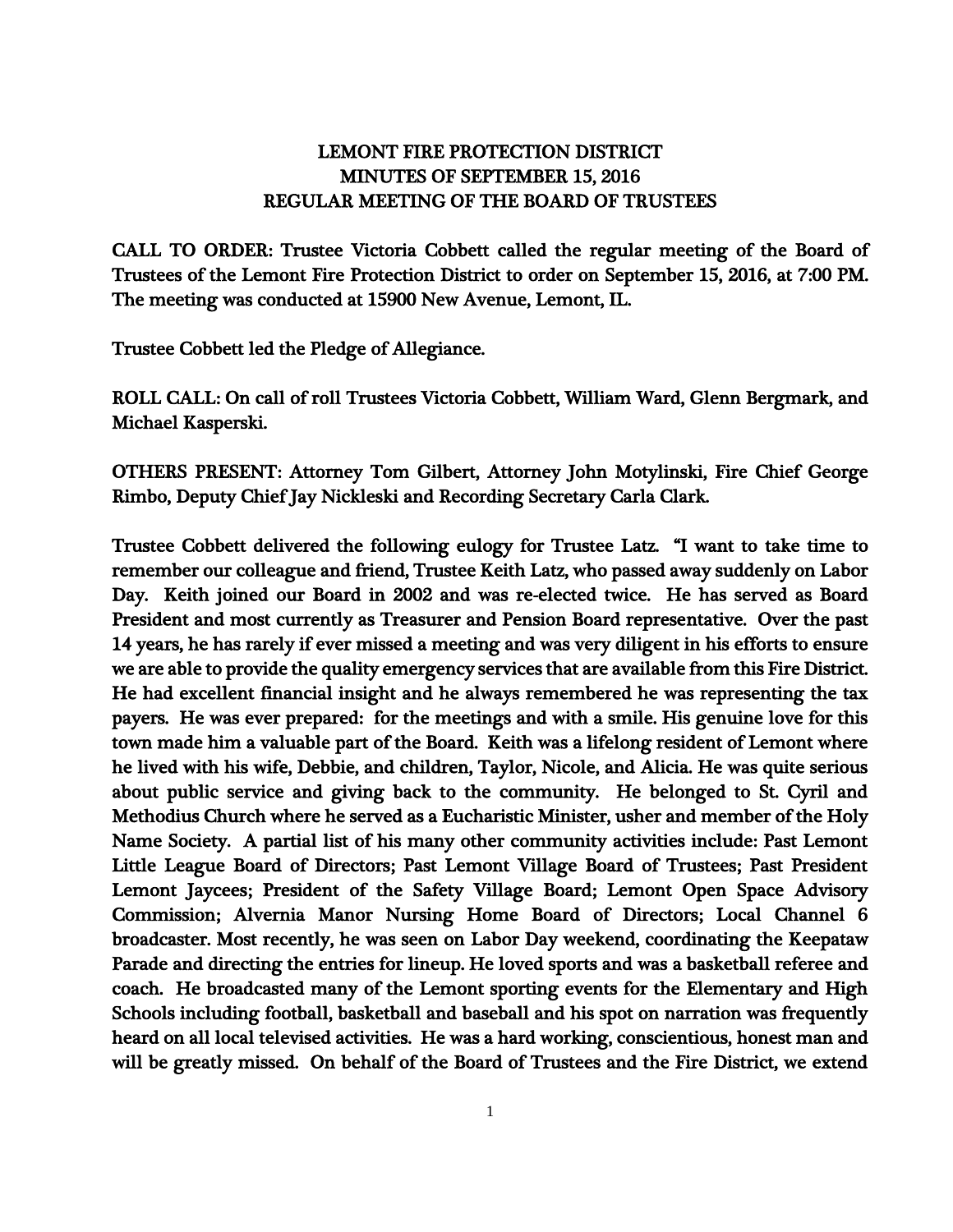our deepest condolences to his entire family. Farewell, friend Keith." Trustee Cobbett called for a moment of silence.

APPROVAL OF AGENDA: A motion was made by Trustee Bergmark to approve the agenda, seconded by Trustee Kasperski. Roll Call: Trustee Cobbett, yes. Trustee Ward, yes. Trustee Bergmark, yes. Trustee Kasperski, yes. Motion carried.

PUBLIC COMMENTS: None

APPROVAL OF MINUTES: A motion was made, under consent agenda, by Trustee Kasperski to approve the August 18, 2016, regular meeting minutes, August 29, 2016, special meeting minutes, and the August 29, 2016, closed session minutes, seconded by Trustee Ward. Roll Call: Trustee Cobbett, yes. Trustee Ward, yes. Trustee Bergmark, yes. Trustee Kasperski, yes. Motion carried.

TREASURER'S REPORT: Trustee Kasperski read the bill listing totaling \$799,854.21. Trustee Kasperski made a motion to approve the Treasurer's report as presented, seconded by Trustee Bergmark. Roll Call: Trustee Cobbett, yes. Trustee Ward, yes. Trustee Bergmark, yes. Trustee Kasperski, yes. Motion carried.

Mr. Harrington, Sawyer-Falduto Asset Management, LLC, reviewed the activity of our investment portfolio through June, 2016. Mr. Harrington pointed out that the investment guidelines are listed and have not changed. He stated that at this time nothing in the Investment Policy needs to be changed. Mr. Harrington stated for the second quarter the portfolio had an investment return of \$12,922.00 and a year to date return of \$36,886.00. The second quarter ending market value is \$1,940,881.00. For second quarter the gross return was .63%, net return was .59%. Mr. Harrington stated since inception the portfolio has gained \$83,130.00. Mr. Harrington commented given the Fed's current position on future rate increases combined with the global demand for U.S. debt, rates are likely to remain compressed for some time.

COMMUNICATIONS FROM THE BOARD: Trustee Cobbett invited everyone to attend the POW-MIA Ceremony at the VFW Hall, Friday, September  $16<sup>th</sup>$  at  $7:15PM$ .

ATTORNEY REPORT: None

CHIEF'S REPORT: Deputy Chief Nickleski updated the Board on apparatus, training and the various meetings he attended since last meeting. He stated we responded to 299 calls in August which is a 2.7% increase over August, 2015. Deputy Chief Nickleski stated that employees logged in 1278 hours of training for the month of August. He stated he has received all of the 2017 budget requests and will be forwarding them on to the Chief.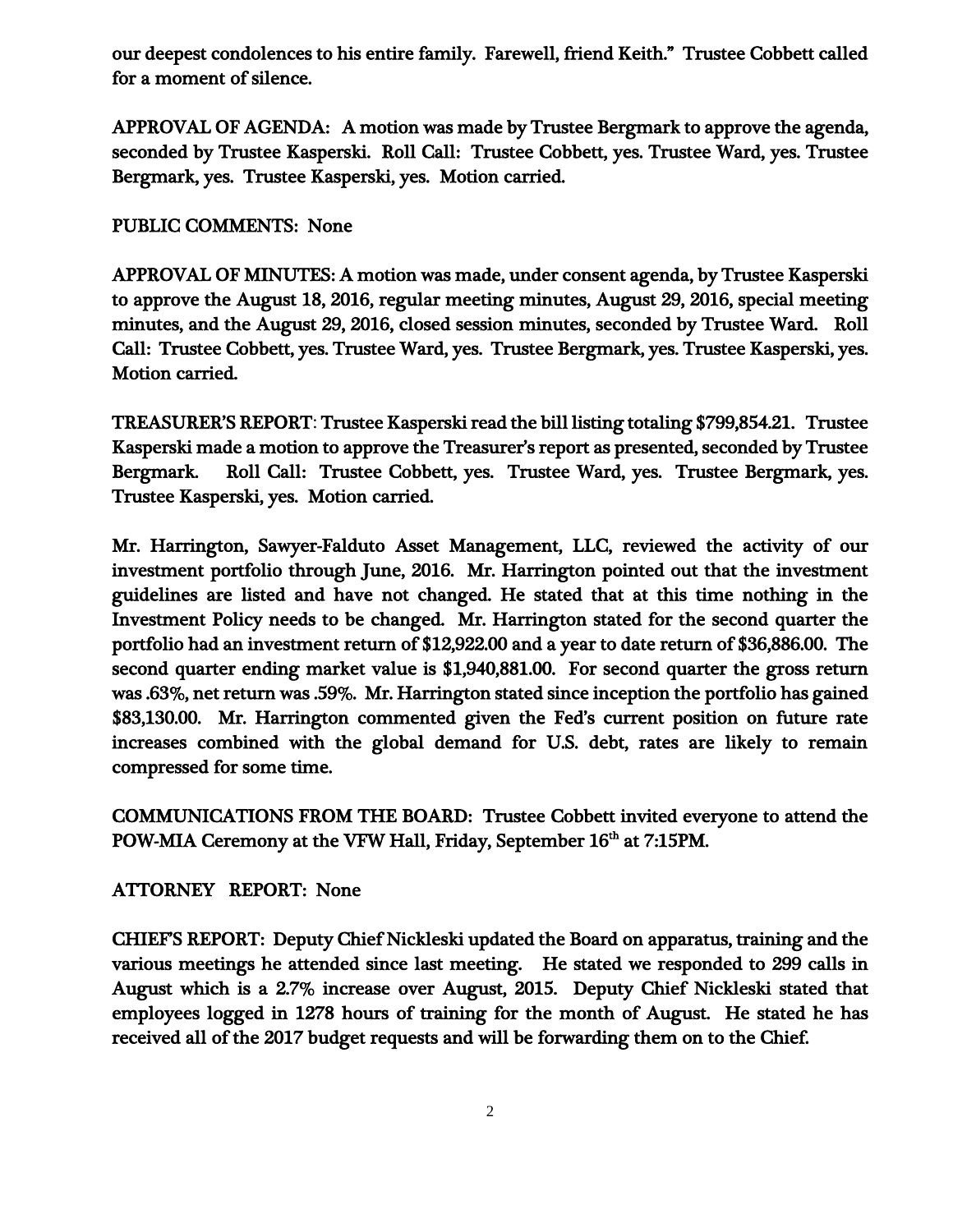Chief Rimbo thanked Mechanic Smollen and Facilities/Equipment Manager Wiktor for the time they put in together to repair the outrigger on the ladder truck. If we would have sent this out for repair it would have been very costly, they completed the project for a few hundred dollars. He informed the Board that FF Puckett and FF Newmes will be attending the National Fallen Firefighter Memorial this year in Colorado. He stated we have received thank you letters from Westmont FD, Downers Grove FD and District 113A. He informed them that on November  $13<sup>th</sup>$  from 8:00 – 12:00, the Union will be hosting a pancake breakfast with proceeds going to the AFFI. He stated our ladder truck will be delivered this Sunday/Monday. He invited everyone to attend our open house on October  $8^{\text{th}}$  from 12:00 – 3:00 this year.

## OLD BUSINESS: None

NEW BUSINESS: Attorney Gilbert and Attorney Motylinski reviewed Ordinance 16-01, adopting the 2015 edition of the International Fire Code. Changes to the fines and a provision for an injunction were the legal changes put into the Ordinance. Trustee Ward asked questions on Section 5.07 – water supply, Section 903.2 – single family homes and sprinklers, Section 907.666 – False alarms and Section 5608 – Fireworks Display. Chief Rimbo addressed all of his questions and discussion was had. A motion was made by Trustee Kasperski to adopt Ordinance 16-01, adopting the 2015 edition of the International Fire Code, seconded by Trustee Bergmark. Roll Call: Trustee Cobbett, yes. Trustee Bergmark, yes. Trustee Kasperski, yes. Trustee Ward, yes. Motion carried.

Chief Rimbo requested to hire two (2) new Firefighters to replace BC Slivinski who retired and Lt. Boersema who will be retiring in January, 2017. A motion was made by Trustee Bergmark to approve the hiring of two (2) Firefighters, seconded by Trustee Kasperski. Roll Call: Trustee Cobbett, yes. Trustee Bergmark, yes. Trustee Kasperski, yes. Trustee Ward, yes. Motion carried.

Chief Rimbo stated this is the agreement with Brycer also known as the "Compliance Engine" which was Inspector DeAnda discussed last month. Trustee Cobbett asked a question regarding the Fees, she believed that there would be no fees associated with this agreement. Inspector DeAnda stated the fees they are referring to will go to the third party performing the inspection, not the business owner. A motion was made by Trustee Ward to approve the service level agreement with Brycer, seconded by Trustee Kasperski. Roll Call: Trustee Cobbett, yes. Trustee Bergmark, yes. Trustee Kasperski, yes. Trustee Ward, yes. Motion carried.

Chief Rimbo stated that due to an ongoing issue related to our property line at the recommendation from Attorney Gilbert he is requesting approval to have a platt of survey done for Station 1. The last platt done was in 1976. By mutual consent, the Trustees agreed that a platt of survey be obtained.